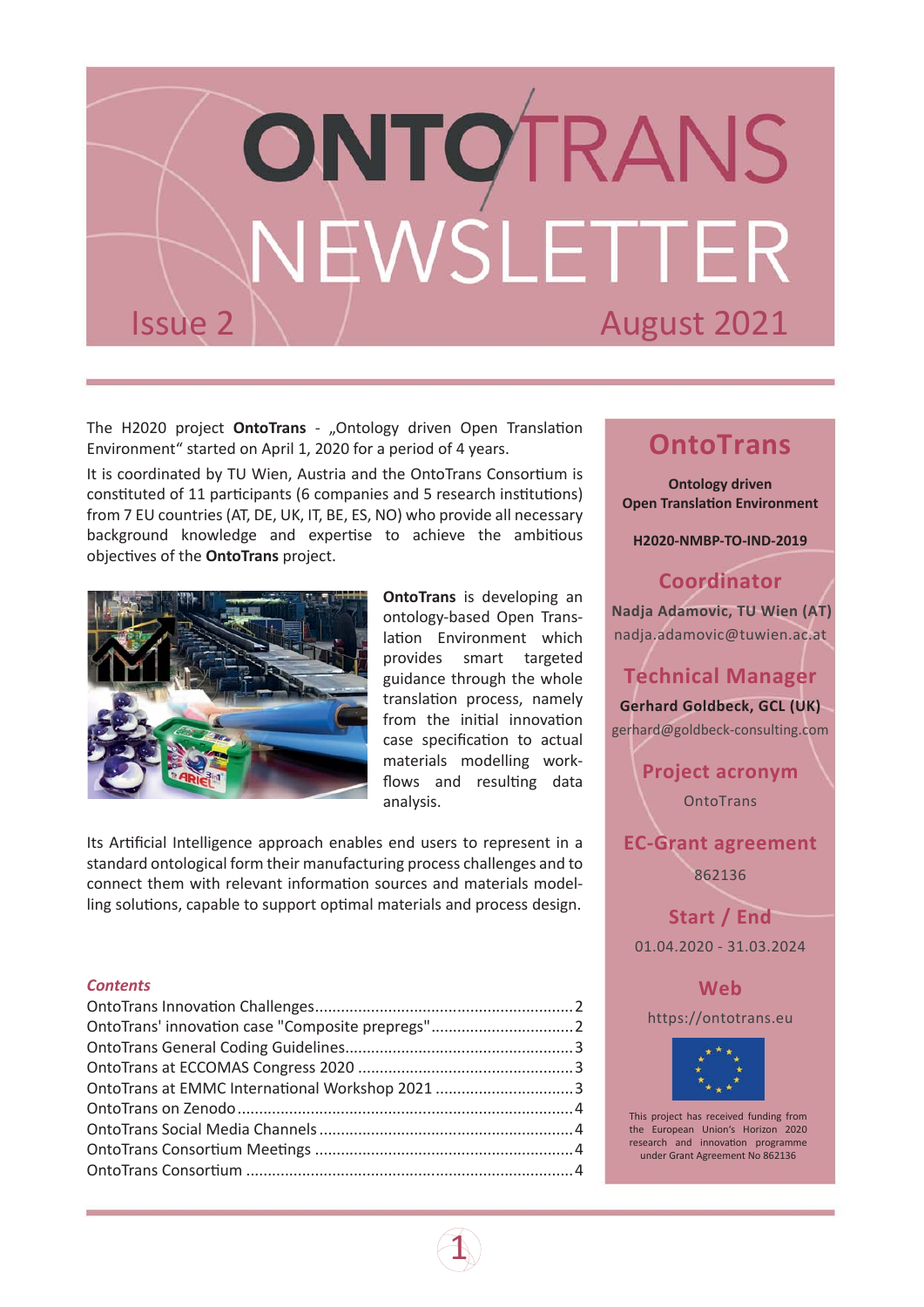# <span id="page-1-0"></span>**OntoTrans Innovation Challenges**

The work comprised the definition of the innovation challenge posed by the four applications considering a common scheme for all steps of translation processes outlined by the EMMC - the European Materials Modelling Council - which comprises understanding both the business and the technological industrial case, identifying workflows and eligible models, and establishing validation criteria as well as requirements to be met for interpretation and analysis of findings from measurements or simulations.

| <b>INNOVATION CASE</b>                      | <b>INNOVATION CHALLENGE</b>                                                      | <b>INDUSTRY/PARTNER</b> |
|---------------------------------------------|----------------------------------------------------------------------------------|-------------------------|
| POST-LAUNCH ANALYSIS OF<br>POUCH DETERGENTS | Rapid monitoring of in-market initiative<br>success and of factors driving sales | Consumer Goods/PGBS     |
| <b>DETERGENT POUCH</b><br><b>SYSTEMS</b>    | Agile response to product, market and<br>regulatory requirements                 | Consumer Goods/PGBS     |
| <b>COMPOSITE PREPREG</b>                    | Overcoming bioresin processing<br>challenge (water during cure)                  | Composites/COMPEVO      |
| <b>SECTION MILL</b>                         | Master the process parameters -<br>properties relationships                      | Steels/AMIII            |

*InnovaƟon Challenges considered in the frame of OntoTrans project*  and the respective OntoTrans industry partners providing Innovation Cases

For each of the four OntoTrans industrial applications, the Innovation Challenge Definition has been elaborated by describing the details of the Innovation Challenge, Innovation Case, Properties of materials and processes, Workflows, and Knowledge Sources.

### **OntoTrans' innovation case "Composite prepregs"**

OntoTrans industrial partner Composites Evolution Ltd. presents OntoTrans and the innovation case "Composite Prepregs".

Market, regulatory and safety requirements drive the transition towards non-toxic, low environmental impact solutions for composite prepregs (fabrics pre-impregnated with resin). Bioresin (polyfurfuryl alcohol) prepregs provide a potential solution.

The aim is to achieve improved understanding and ultimately control of the process in order to reduce time and costs in development and manufacturing of high-quality end products and achieve a more model-based approach for a wide range of future product developments.

*[Watch the video...](https://ontotrans.eu/project/applications/#composite-prepregs)*

Composites Evolution **OntoTrans** 

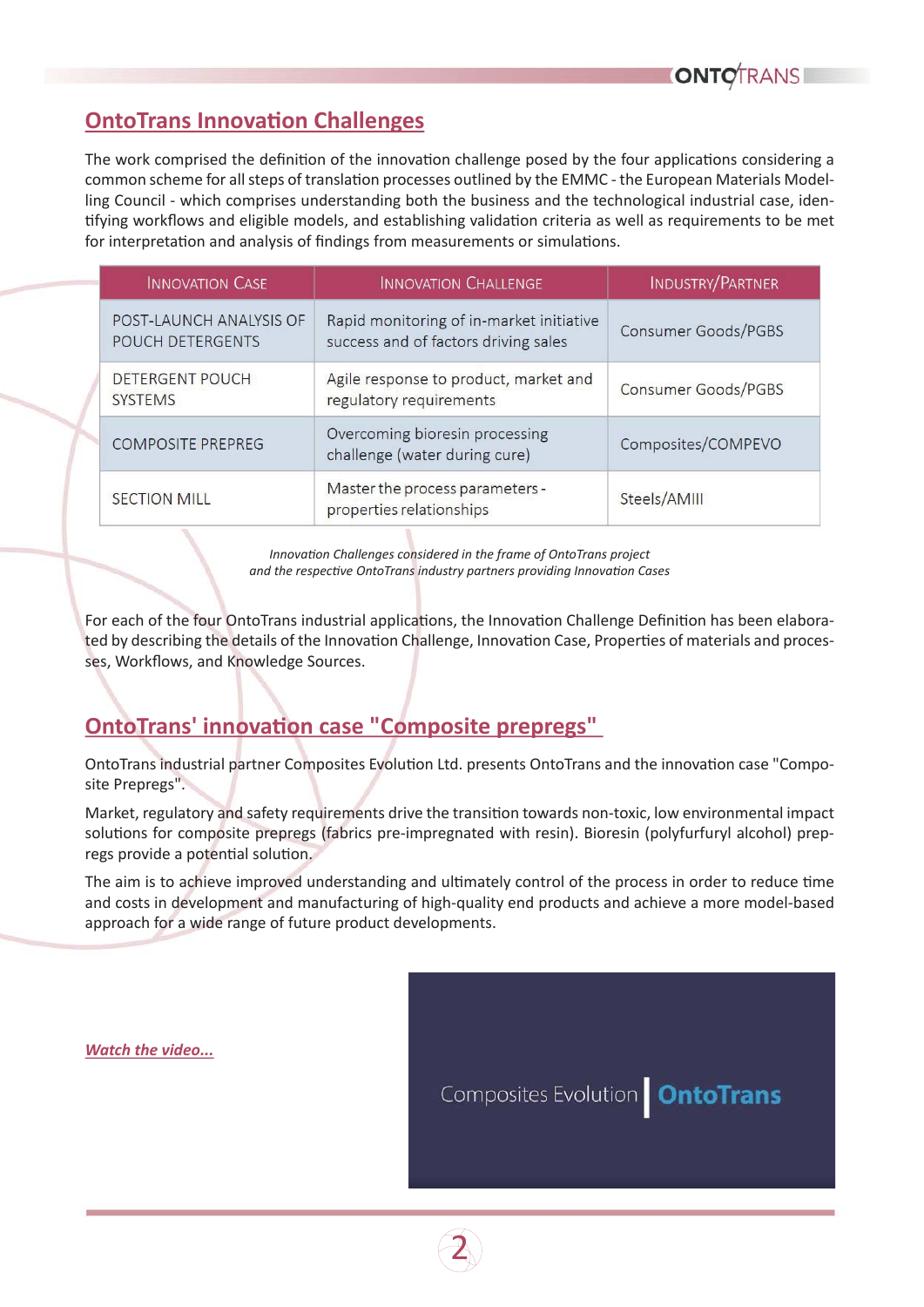# <span id="page-2-0"></span>**OntoTrans General Coding Guidelines**

OntoTrans project partners have provided general coding guidelines (e.g. coding style, best practices, versioning) and coding standards to facilitate software development collaboration and ensure compliance with relevant laws and regulations (e.g. GDPR). To coordinate and support good communication between the different development activities, it is essential to have a common set of guidelines. These guidelines and recommendations will be revised during the project lifetime.



*InnovaƟon Challenges considered in the frame of OntoTrans project*  and the respective OntoTrans industry partners providing innovation cases

In addition, an agile code collaboration environment has been set up and made available. This code environment consists of continuous integration and continuous deployment (CI/CD) tools, enabling improvements to be continuously implemented, integrated and deployed in small gradual iterations.

# **OntoTrans at ECCOMAS Congress 2020**

The 14th WCCM & ECCOMAS Congress was organised as a virtual event from January 11-15, 2021.

Our partners Goldbeck Consulting and SINTEF presented OntoTrans within the ECCOMAS Minisymposium MS216: Ontology Based Materials Modelling, Optimization and Design Applied to Modelling Translation Services and Business Decision Support Systems.



#### *[Read more...](https://ontotrans.eu/news/ontotrans-eccomas-2020/)*



#### **OntoTrans at EMMC 2021 International Workshop**

The 3<sup>rd</sup> EMMC International Workshop (EMMC 2021) took place as an online event from March 2-4, 2021.

OntoTrans was represented in the poster session, so participants could learn more about the project. The event was well attended with 250 sign-ups from all over Europe, the US, Canada, Japan and Israel.

The European Materials Modelling Council's International Workshop 2021 was a great success and an important opportunity for OntoTrans, as the event retained its key element of extended discussion sessions covering the EMMC Focus Areas, Modelling development, Interoperability, Digitalisation, Software, Impact in Industry and Policy.

*[Read more...](https://ontotrans.eu/news/ontotrans-emmc2021/)*